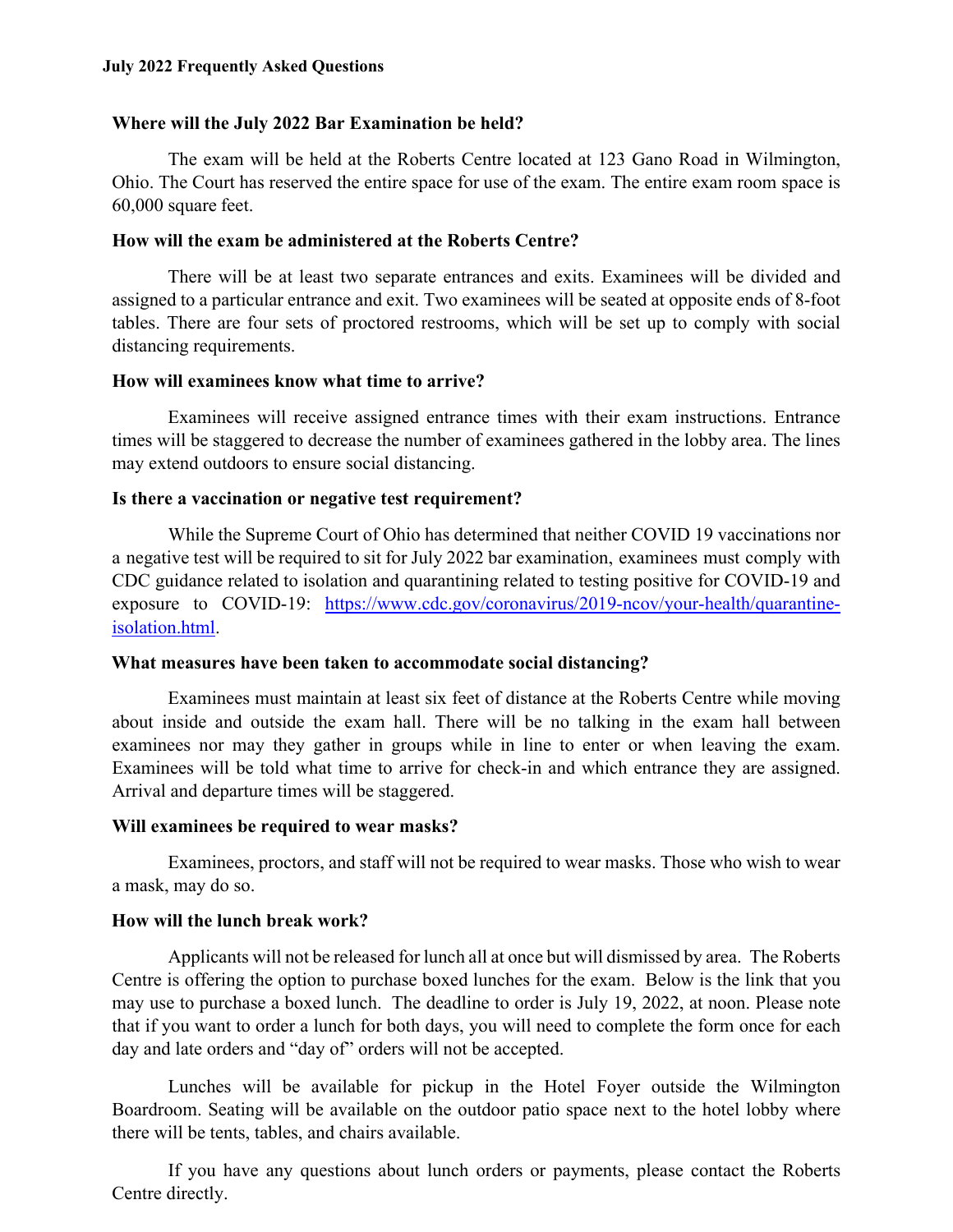### [https://www.robertscentre.com/lunchorder/](https://urldefense.proofpoint.com/v2/url?u=https-3A__www.robertscentre.com_lunchorder_&d=DwMGaQ&c=6KMr9aKcY5ZeTt8IYXTvlC5MSwtdlUYOCK3E7eNqHsk&r=MOxxo4P1bDOdeWEYwyO76KFytX70oZgwHjW_7OwtJsM&m=8UkrqQStqU1AqbPbdj8L-tQgpj0CuwWrQz7egzTXadVd8Xu4JlSYUUw7Ru2gTOay&s=d8miOm9n5ezkoNhe7sixxHRF5_HGuraiSlSnn1PBg5s&e=)

### **What items are permitted to bring to the exam site?**

Exam day instructions, which will be mailed to examinees, will provide detailed information regarding permitted and non-permitted items. Below is a list of some newly permitted items:

- Face mask
- Personal sized hand sanitizer
- Disinfectant wipes
- Handheld pencil sharpeners. No electric or battery powered sharpeners permitted.

# **What items will be provided to examinees?**

Exam day instructions, which will be mailed to examinees, will provide detailed information regarding the items that will be available for examinee use. For example:

- Tissues
- Hand sanitizer stations

# **Are menstrual products permitted in the exam hall?**

Yes. Menstrual products including tampons, maxi pads, and liners may be brought into the exam hall. All examinees are permitted to bring in one clear plastic gallon bag, which shall include permitted items. Staff will visually inspect the clear plastic bag upon entering the exam hall. To protect the sterility of the product, examinees will not be required to open an original menstruation product. If the menstrual products are not visible in the clear plastic bag, staff will have toinspect the items. Purses and other bags are not permitted inside the exam hall and must remain in the designated area in the lobby and cannot be accessed until dismissed by the exam administrator. An assortment of menstrual products will be available in each restroom.

# **Will examinees have access to restrooms during testing?**

Examinees will have access to restrooms during testing and are permitted to take menstrual products back and forth to restroom as needed.

# **How will examinees be dismissed from the exam hall?**

Examinees will be dismissed by area. Examinees are not permitted to leave the exam hall unless instructed to do so by the exam administrator.

# **How will the exam hall be cleaned?**

Prior to the start of each day, the hall will be thoroughly cleaned and sanitized by staff. Restrooms, door handles, and other high traffic areas will be cleaned throughout the test day.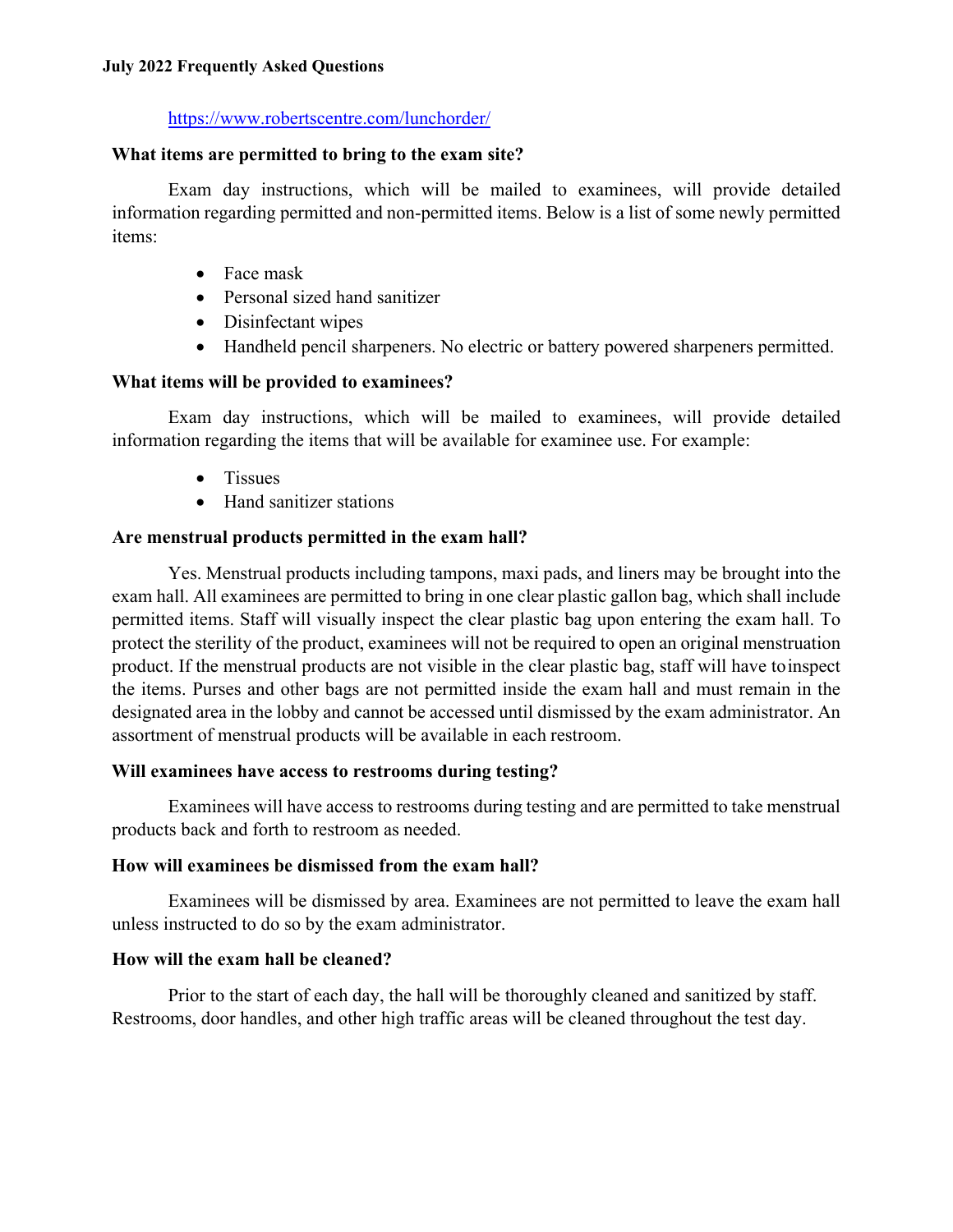### **What if I have a medical condition or other circumstance that requires me to have items not normally permitted in the examination room or to have special seating arrangements?**

If you have a medical condition or other circumstance that is not covered under the Americans with Disabilities Act that requires you to have items at the examination site not normally permitted, such as diabetic supplies, lumbar support, or a lactation pump, or to have special seating arrangements such as a wheelchair accessible table or access to a lactation room, you must submit a [Special Arrangement Form.](https://www.supremecourt.ohio.gov/AttySvcs/admissions/specialArrangement.pdf) The deadline to submit the Special Arrangement Form is July 7, 2022. The Office of Bar Admissions will do their best to grant your request. If your request is approved, a letter will be emailed providing you with information regarding your specific request. Please note that a new Special Arrangement Form is required for each administration of the examination for which you apply.

### **If I decide not to take the July 2022 exam, is there an option to defer my application or receive a refund?**

Examination fees are not refundable or deferable except when extraordinary circumstance, beyond the control of the applicant, occur.

### **When does ExamSoft registration open?**

Examinees that wish to use their laptop for the exam, must register their laptop with ExamSoft. Registration opened on June 7, 2022 and closes on July 1, 2022 at 4:00 pm. More information about the laptop program can be found here: [Ohio ExamSoft Registration](https://ei.examsoft.com/GKWeb/login/ohbar)

Note: All examinees must be using Examplify version 2.8.5. Please follow the prompts to install or update to version 2.8.5.

If you do not wish to use a laptop, no further action is required.

### **Copy/Paste vs. Cut/Past Functionality in Examplify**

It is recommended that examinees utilize the copy/paste function instead of cut/paste. If cut is accidentally used, we recommend undoing the cut action in order to prevent deletion of content. To undo a previous cut action, applicants will need to immediately use one of the following keyboard shortcuts:

- Windows: CTRL+Z
- Mac:  $\mathbb{H}^+Z$

or, right click in the essay typing area and choose 'Undo' from the dropdown menu or press the undo key on the Essay editor formatting toolbar within Examplify. If an applicant navigatesaway from the question or continues testing after a cut, content on the clipboard will be deleted.

If the copy/paste function is utilized, a symbol such as Â, may be inserted if there is an extra space included at the end of the copied text and then pasted using a right-click feature or using the copy and paste function located under the formatting toolbar with Examplify. For example:

A sentence written as: "Here is my original sentence. "